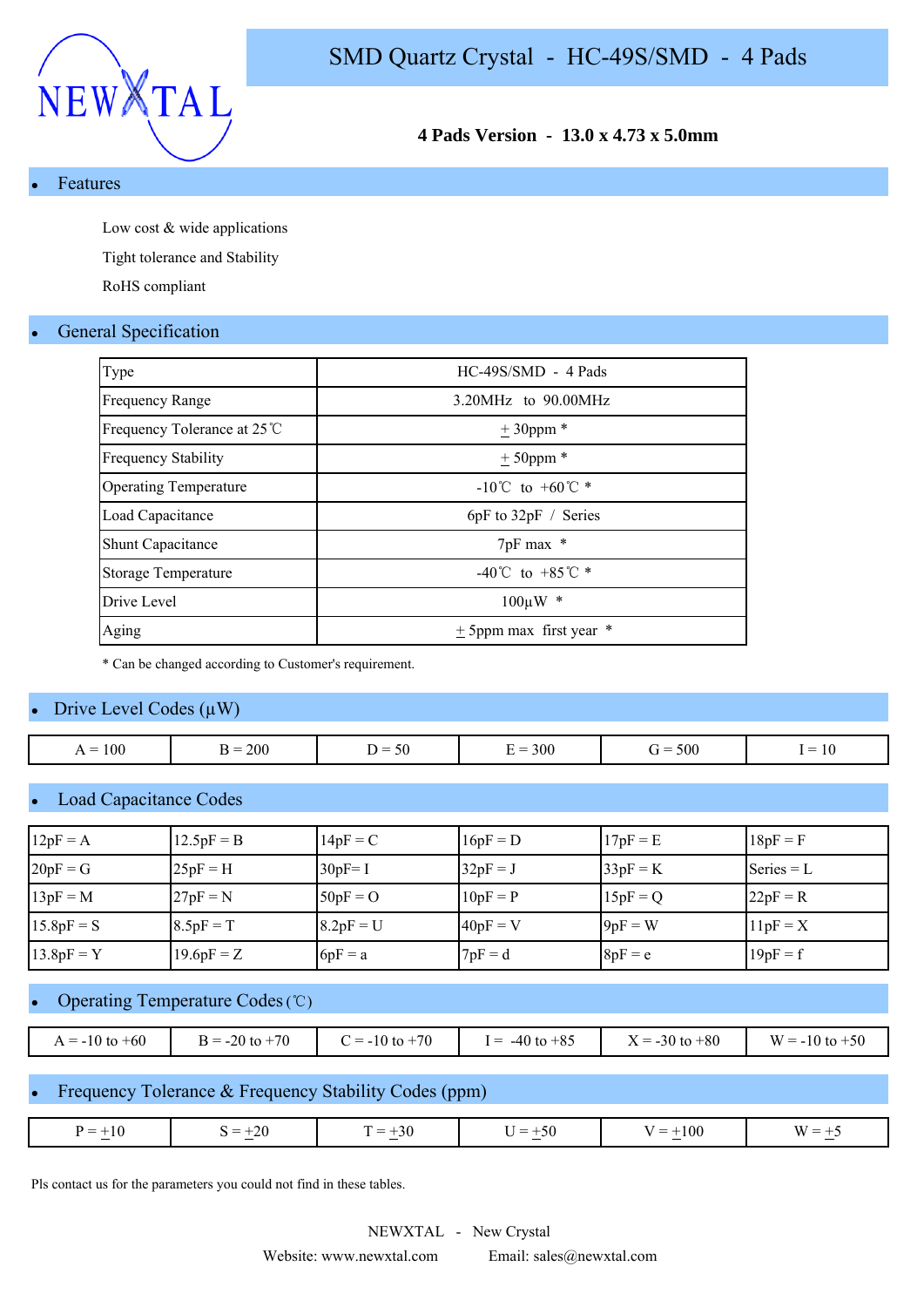# SMD Quartz Crystal - HC-49S/SMD - 4 Pads

## Frequency Stability vs. Operating Temperature

|                                   | $\pm 10$ ppm           | $\pm 20$ ppm               | $\pm 30$ ppm | $\pm$ 50ppm | $\pm 100$ ppm |  |
|-----------------------------------|------------------------|----------------------------|--------------|-------------|---------------|--|
| $-10^{\circ}$ C - $+60^{\circ}$ C | $\odot$                | ∩                          |              | $\cdot$ )   | $(\cdot)$     |  |
| $-10^{\circ}$ C - $+70^{\circ}$ C | $(\boldsymbol{\cdot})$ | $(\bullet)$                |              | $\cdot$ 1   | $(\cdot)$     |  |
| -20 $\degree$ C - +70 $\degree$ C | ∩                      | $(\,\boldsymbol{\cdot}\,)$ |              |             | $(\cdot)$     |  |
| $-40^{\circ}$ C - $+85^{\circ}$ C |                        |                            | $(\bullet)$  |             | $(\cdot)$     |  |

⊙ Available ● Standard

## ESR (Series Resistance Rs) vs Standard Frequency, Vibration Mode & Codes

| <b>Frequency Range</b> | <b>ESR Max</b> | Code           | Vibration Mode | Code           |
|------------------------|----------------|----------------|----------------|----------------|
| (MHz)                  | $(\Omega)$     |                |                |                |
| $3.200 - 4.000$        | 150            | 1              | AT Fund        | A              |
| $4.001 - 5.000$        | 120            | 2              | AT Fund        | A              |
| $5.001 - 5.999$        | 100            | $\bf{0}$       | AT Fund        | A              |
| $6.000 - 6.999$        | 80             | 2              | AT Fund        | A              |
| $7.000 - 8.000$        | 60             | $\overline{4}$ | AT Fund        | A              |
| $8.001 - 9.999$        | 80             | $\mathbf{0}$   | AT Fund        | A              |
| $10.000 - 26.999$      | 50             | 2              | AT Fund        | A              |
| $27.000 - 35.328$      | 40             | $\overline{4}$ | AT Fund        | A              |
| $24.000 - 50.000$      | 120            | e              | 3rd OT         | a3             |
| $50.001 - 90.000$      | 80             | $\theta$       | 3rd OT         | a <sub>3</sub> |

#### **Marking**

#### **Frequency + N (Company brand: Newxtal) + Date code ( Year Code + Month Code )**

Year Code:

| 2001 | 2002 | 2003 | 2004 | 2005 | 2006 | 2007 | 2008 | 2009 | 2010 | 2011 | 2012 |
|------|------|------|------|------|------|------|------|------|------|------|------|
|      |      |      |      |      |      |      |      |      |      | . .  | . .  |

Month Code:

| Jan | $\mathbf{r}$<br>Feb | March | $\cdot$ .<br>April | May | June | July | Aug | $\sim$<br>Sept | Oct | $\sim$ $\sim$<br>Nov | Dec |
|-----|---------------------|-------|--------------------|-----|------|------|-----|----------------|-----|----------------------|-----|
| . . |                     |       | -                  | -   |      |      | . . |                |     |                      |     |

**For Example:**

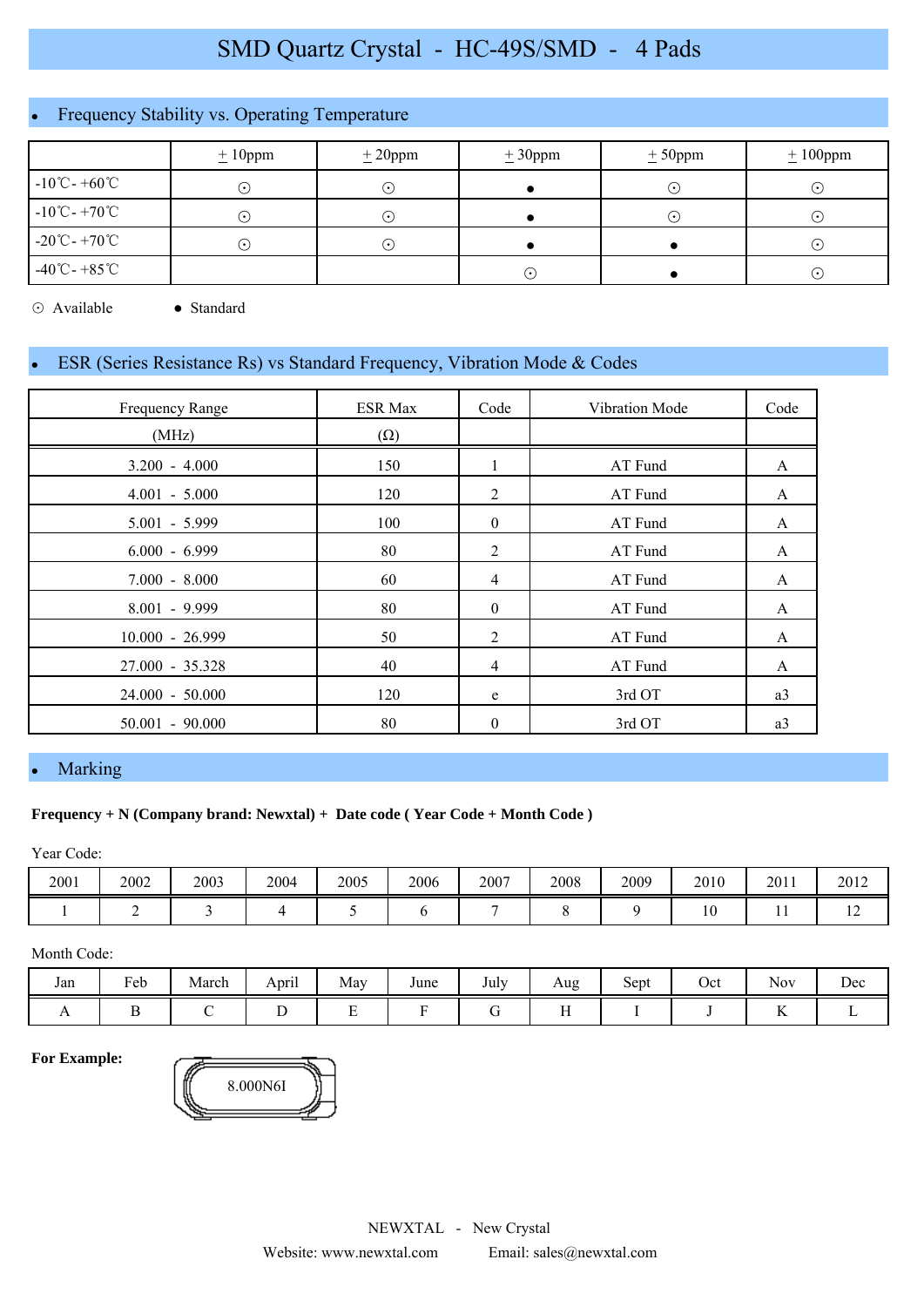# SMD Quartz Crystal - HC-49S/SMD - 4 Pads

## Ordering Information

| Drive Level | Load<br>Capacitance | Operating<br>Temperature | Frequency<br>Tolerance | Frequency<br>Stability | <b>ESR</b>     | Type                | Vibration<br>Mode | Frequency | Lead-free | Packing     |
|-------------|---------------------|--------------------------|------------------------|------------------------|----------------|---------------------|-------------------|-----------|-----------|-------------|
| $(\mu W)$   | (pF)                | $(\degree C)$            | (ppm)                  | (ppm)                  | $(\Omega)$     |                     |                   | (MHz)     |           |             |
| See Tables  |                     |                          |                        |                        |                | J=HC49S/SMD, 4 pads | See Table         | xx.xxxM   | LF        | TR          |
| 100         | 20                  | $-20$ to $+70$           | $+20$                  | $+30$                  | 50             |                     | AT Fund           |           | Lead-free | Tape & reel |
| A           | G                   | в                        | s                      | т                      | $\overline{a}$ | J                   | А                 |           | LF        | TR.         |

**For Example: AGBST2JA-18.400MLF/TR**

Dimensions



Top view











in mm